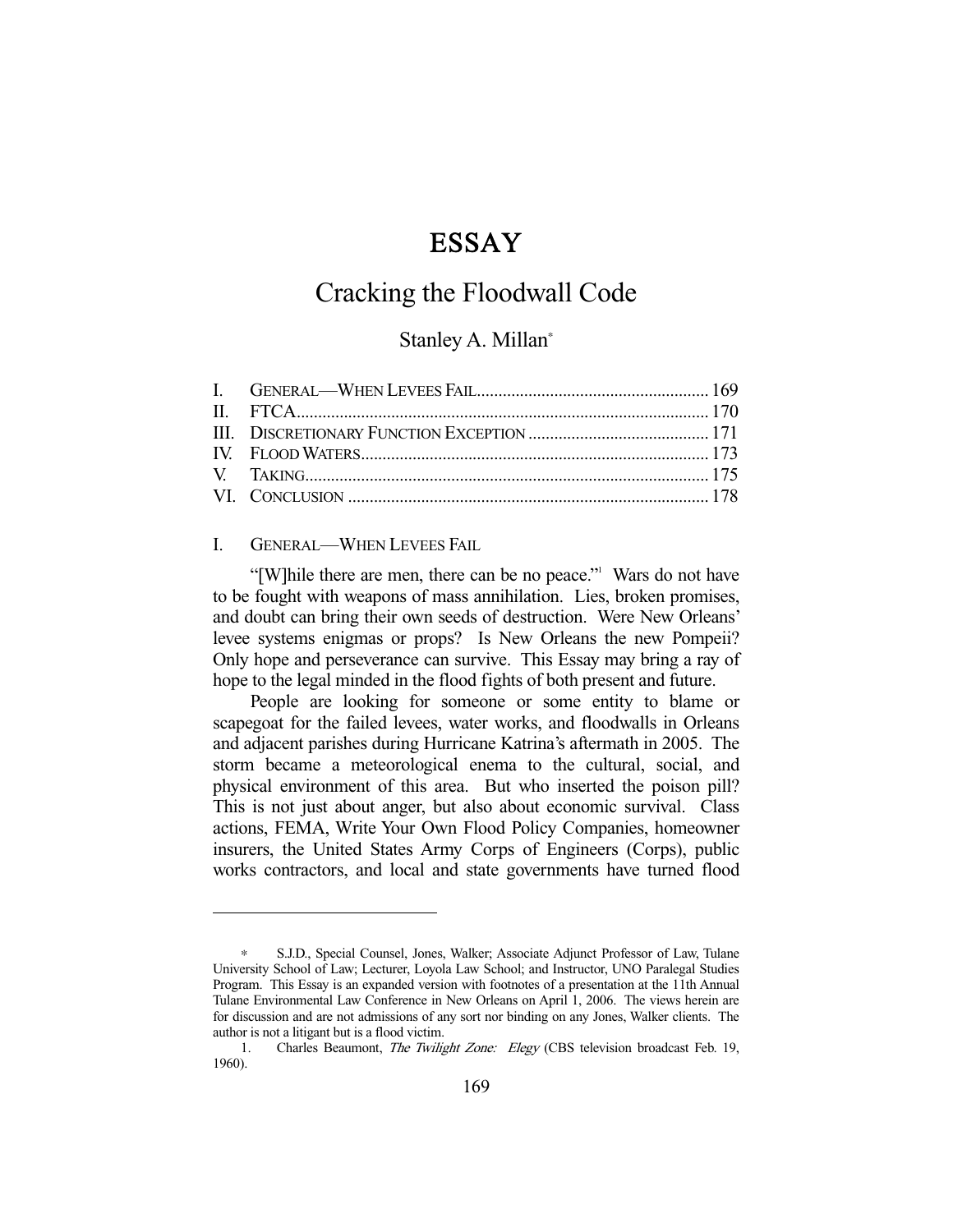victims into predators, and these entities are their prey. No one knows yet how successful plaintiffs will be legally, or if they look to good will and the public fisc for help.

 However, of the many entities that could be named, certainly the Corps is in the legal crosshairs for the failure of the levees, from newspapers and scientists, to lawyers. The Corps is providing most of the funds for what flood control measures can be fixed in the near future, but longer-term measures remain uncertain. Two causes of action stemming from Hurricane Katrina that I will address preliminarily are suits against the Corps based on the Federal Tort Claims Act (FTCA) and inverse condemnation. Certainly state analogs, maritime law, and private tort claims can apply to other defendants, but the focus here will be on the Corps. (An environmental statute is another option, and it is mentioned *infra* note 43, but is otherwise beyond the scope of this Essay.)

#### II. FTCA

 This Act provides a limited waiver of federal sovereign immunity when federal employees are negligent and act within the scope of their employment.<sup>2</sup> The United States can be sued under circumstances where the United States, if it were a private person, would be liable in accordance with applicable state law.<sup>3</sup>

 To sue, one first must timely file an administrative claim within two years after a claim accrues.<sup>4</sup> The government then has a six-month time period to review the claim before a suit in federal district court can be filed by a plaintiff. $5$  Failure to take this step in the administrative claim process will result in dismissal of an FTCA lawsuit.<sup>6</sup> Alleging a sum certain in property and personal injury damages is a key part of an administrative claim or else a subsequent FTCA lawsuit is jeopardized. The Act focuses on negligence and excepts from its coverage intentional

-

5. 28 U.S.C. § 2680(a); *id.* § 2401(b) (stating that a suit must be filed within six months "of notice of final denial of the claim by the agency to which it was presented").

 <sup>2. 28</sup> U.S.C. § 1346(b) (2000).

 <sup>3.</sup> Id.

<sup>4.</sup> Standard Form No. 95-Claim for Damage, Injury or Death, available at http://www. usdoj.gov/civil/forms/SF95.pdf (last visited Sept. 8, 2006); see also 28 U.S.C. § 2401(b); JOSEPH ROUSE, U.S. ARMY CLAIM SERV., OFFICE OF THE JUDGE ADVOCATE GEN., FEDERAL TORT CLAIMS HANDBOOK (2003), available at http://jagcnet.army.mil (enter "Federal Tort Claims Handbook" into search engine; then follow "Claims" hyperlink).

<sup>6.</sup> Id. § 2401(b); see, e.g., Kinson v. United States, 322 F. Supp. 2d 684, 685 (E.D. Va. 2004); Johnson v. Al Tech Specialties Steel Corp., 731 F.2d 143, 146 (2d Cir. 1984); Johnson v. Smithsonian Inst., 189 F.3d 180, 189 (2d Cir. 1999) (citing United States v. Kubrick, 444 U.S. 111, 117-18 (1979)).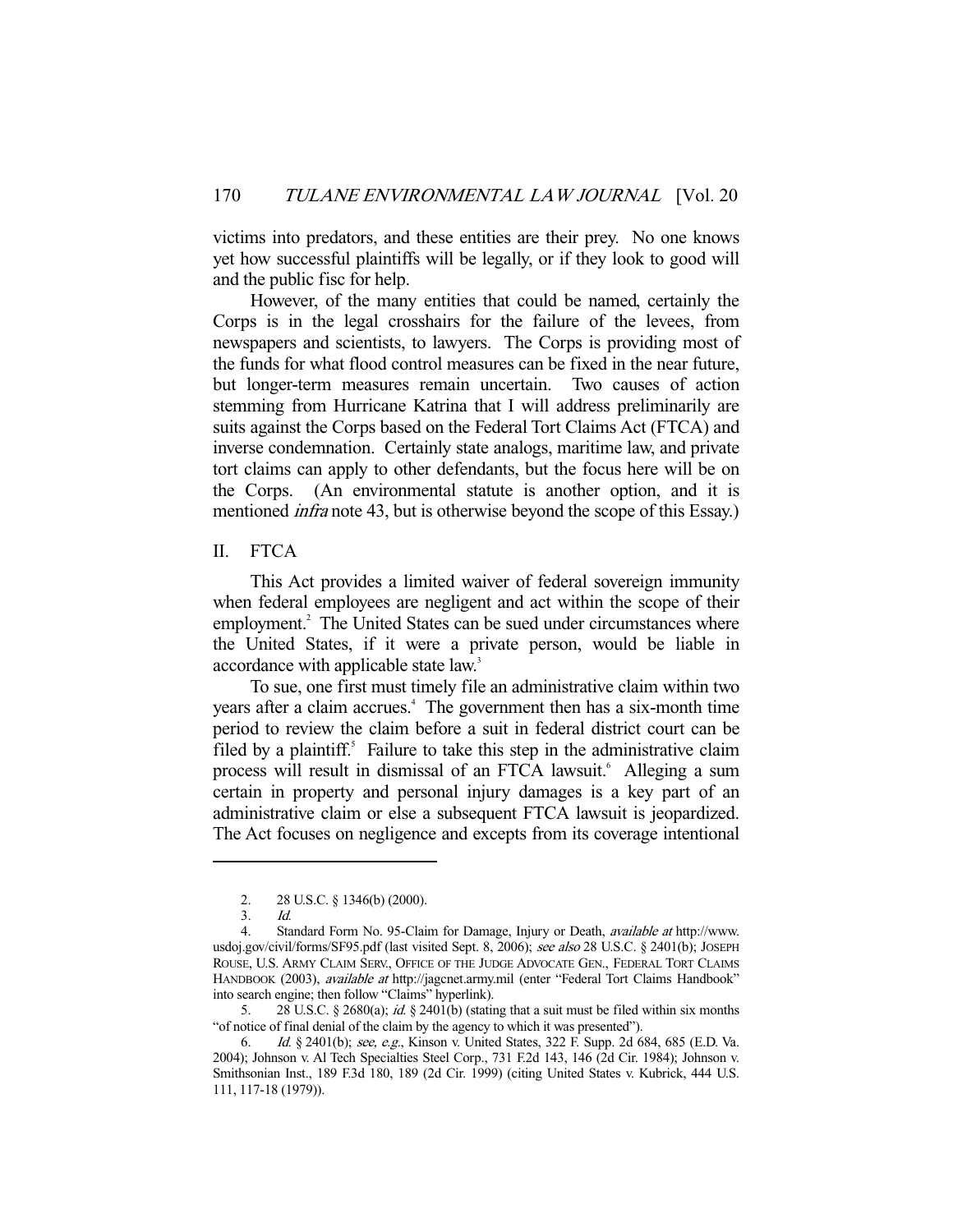torts, such as assault, battery, deceit, negligent and deliberate misrepresentation, etc.<sup>7</sup>

#### III. DISCRETIONARY FUNCTION EXCEPTION

 Further, the Act precludes certain claims arising out of an act or omission of a federal employee exercising due care in the execution of a statute or regulation, valid or not, and discretionary functions.<sup>8</sup> The former exception has limited application, but the latter discretionary function exception is broader. The federal government is thus not liable for its actions or decisions based on public policy considerations.<sup>9</sup>

 If governmental judgment or choice is involved, and is based upon social, economic, or political considerations, an FTCA claim will be barred.<sup>10</sup> For example, the government (and its contractors) was ruled to be immune from tort liability for designing a "death trap"; it was apparently too costly to design a helicopter emergency escape hatch that would open under water.<sup>11</sup>

Negligence is irrelevant to discretion.<sup>12</sup> However, if the agency fails to act in accord with a mandatory statutory or regulatory directive, the discretionary function exemption does not apply.13 Formal agency policy may also suffice as a mandatory directive.<sup>14</sup> Guidelines are not enough, legally, to establish a standard by which a breach would give rise to liability.<sup>15</sup>

 Therefore, federal tort claims could face discretionary function challenges in court by the United States, depending on the type of allegation made. The government could feasibly raise the discretionary function challenge if, for instance, it is alleged that the Corps did not build higher levees than authorized, did not implement levee repairs at a quicker or more even pace, did not elect to armor all levees, did not sooner close certain public waterways or canals, did not quickly provide enough pumping capacity for closed or narrowed drainage canals, and

 <sup>7. 28</sup> U.S.C. § 2680(a)-(h).

<sup>8.</sup> *Id.* § 2680(a).<br>9. **United States** 

 <sup>9.</sup> United States v. Gaubert, 499 U.S. 315 (1991) (discussing management of banking affairs).

 <sup>10.</sup> See Berkovitz v. United States, 486 U.S. 531, 538-39 (1988); United States v. S.A. Empresa de Viacao Aerea Rio Grandense (Varig Airlines), 467 U.S. 797, 820 (1984).

<sup>11.</sup> See Boyle v. United Techs. Corp., 487 U.S. 500 (1988).<br>12. Barnson v. United States, 816 F.2d 549 (10th Cir.). cert.

Barnson v. United States, 816 F.2d 549 (10th Cir.), cert. denied, 484 U.S. 896 (1987).

 <sup>13.</sup> Berkovitz, 486 U.S. at 546.

 <sup>14.</sup> Id.

 <sup>15.</sup> Id.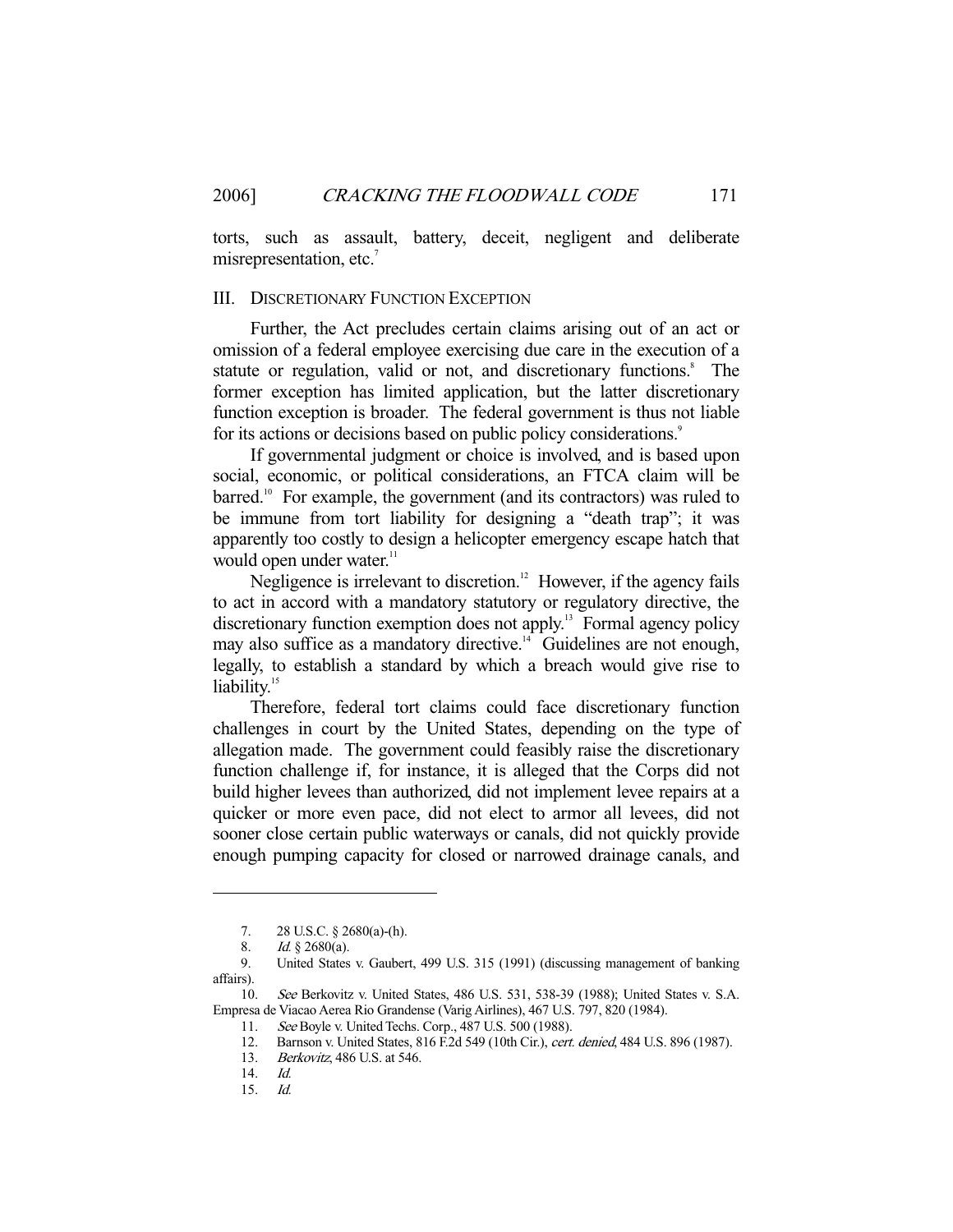did not favor some communities' risk over navigational or "efficiency" interests. However, a discretionary function challenge by the United States would be ineffective if the government violated statutes, rules, or binding policy in its decisions or inaction.

 Levees are not under the tight scrutiny of a law like the Dam Safety and Security Act of  $2002<sup>16</sup>$  It is still open to question whether parts of the New Orleans area federal flood control projects were designed and built according to congressionally mandated standards.<sup>17</sup> The recently resigned Chief of Engineers and commander of the Corps has admitted that "[w]e have now concluded we had problems with the design of the structure [e.g., the 17th Street Canal Floodwall]. We had hoped that wasn't the case, but we recognize it is the reality," and that "we had a catastrophic failure with one of our projects." $\frac{18}{18}$  For instance, were floodwalls and levees vigorously designed and constructed to meet the congressionally approved plans and recommendations of the Chief of Engineers in the Flood Control Act of 1965, for the Lake Pontchartrain and Vicinity Hurricane Protection Project,<sup>19</sup> e.g., the project storm, now called a Saffir-Simpson Hurricane Scale Category 3 Hurricane?<sup>20</sup> This is a statute that the Corps has no discretion to violate. There lies the rub. The debate persists over whether flooding was caused by levees being overtopped (or pushed over) by a greater hurricane (Category 4), or was most of the flooding caused by levees and floodwalls that were not Category 3 survivable.<sup>21</sup> Failure to take into account area subsidence or

 <sup>16. 33</sup> U.S.C. § 467 (2000).

<sup>17.</sup> See Bob Marshall, Levees Built Using Obsolete Standards, TIMES-PICAYUNE (New Orleans), May 1, 2006, at A1; Bill Walsh, Category 3 Pledges Ring Hollow, TIMES-PICAYUNE (New Orleans), May 3, 2006, at A1. The Corps' Interagency Performance Evaluation Task Force has recently admitted that the system used to determine flood protection need, risks, and funding is flawed, and that flooding of much of New Orleans would have occurred without the breaches. Bob Marshall, Report: Flood Policy Flawed, TIMES-PICAYUNE (New Orleans), June 2, 2006, at A1 (quoting Lt. Gen. Carl Strock) [hereinafter Marshall, *Report: Flood Policy Flawed*]. This mea culpa seems to be hinting at flaws in Congress more so than the Corps and begs the discretionary function exemption. Was the flood protection Category 3 survivable or not?

<sup>18.</sup> Bill Walsh, Corps Chief Admits to 'Design Failure', TIMES-PICAYUNE (New Orleans), Apr. 6, 2006, at A1 (quoting Lt. Gen. Carl Strock); Marshall, Report: Flood Policy Flawed, supra note 17.

 <sup>19.</sup> Flood Control Act of 1965, Pub. L. No. 89-298, 79 Stat. 1073 (1965).

 <sup>20.</sup> U.S. GEN. ACCOUNTABILITY OFFICE, LAKE PONTCHARTRAIN AND VICINITY HURRICANE PROTECTION PROJECT GAO-05-1050T (Sept. 28, 2005), available at http://www.gao.gov/new. items/d051050t.pdf.

<sup>21.</sup> See Robert Travis Scott, Katrina Flooding Reasons Still Being Debated; Overtopping, Says Corps; Breaches, Says LSU Analyst, TIMES-PICAYUNE (New Orleans), Apr. 26, 2006, at A4.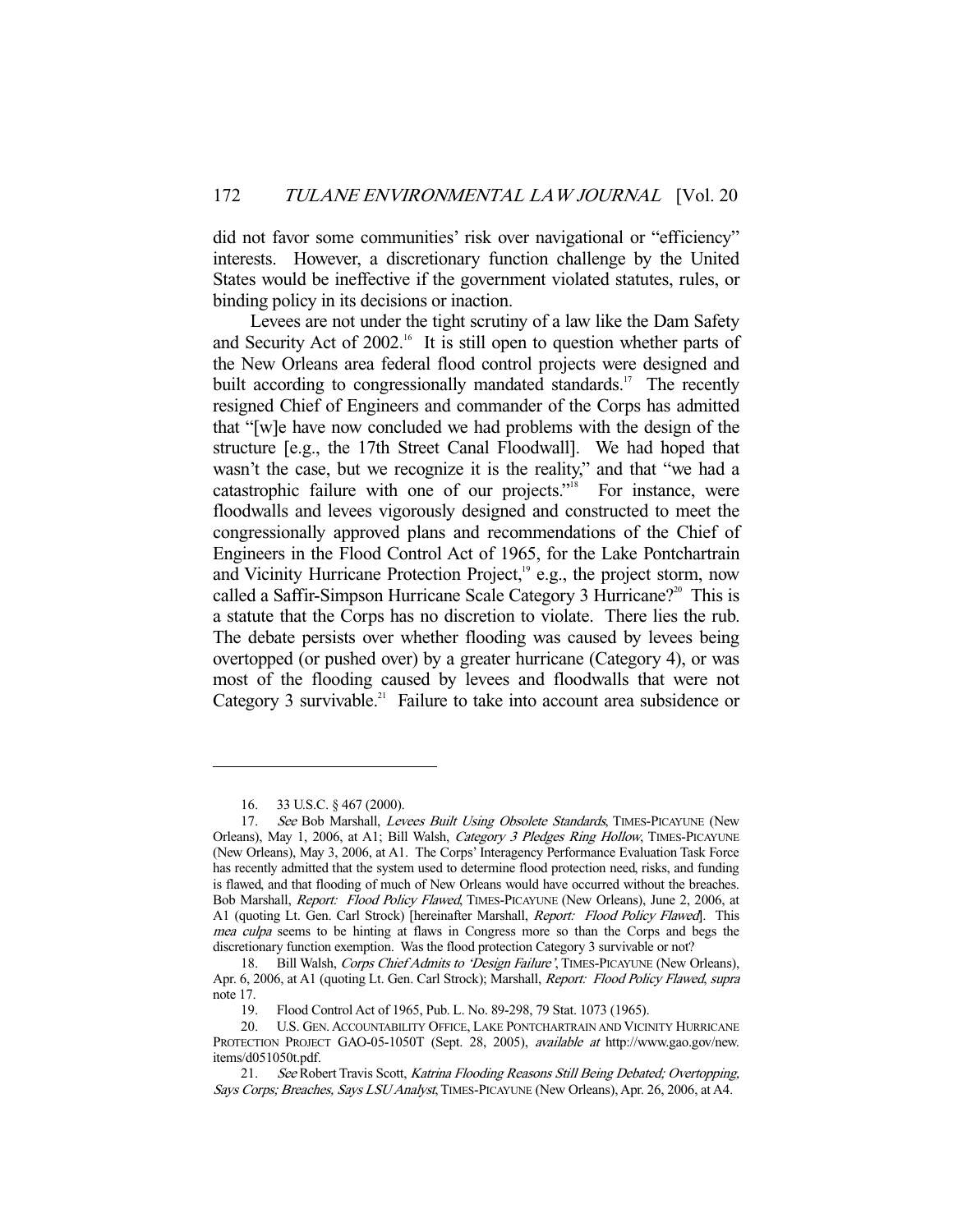water pressure on floodwalls certainly sounds like a negligent failure to meet the standards of the 1965 Act.<sup>22</sup>

#### IV. FLOOD WATERS

 More pointed, the Flood Control Act of 1928 bars claims against the United States "for any damage from or by floods or flood waters at any place."23 Though derived from the great Mississippi River flood of  $1927<sup>24</sup>$  courts have, rightly or wrongly, broadly applied this immunity geographically.25 Courts have also focused on immunizing the federal government exclusively from damages by all flood control projects. In 2001, the United States Supreme Court in Central Green Co. v. United States changed the Act's immunity analysis from the character of the project (flood control or not) to the character and purpose of release of the waters that caused damage (for example, the release of flood waters from a reservoir).<sup>26</sup> In *Central Green*, it was argued that it was irrigation, not flood water, that allegedly caused subsurface property damage, but the Court remanded the issue to see if immunizing flood waters were also involved.<sup>27</sup> Simply put, not all damaging water is "flood or flood waters" under the 1928 Act; but nonflood waters can still cause damages that are recoverable under the FTCA. Some waters allow for governmental immunity, and others create governmental liability.

 Thus, the government's blowing a levee to flood area A and spare area B, à la Rising Tide, is likely an immunized "flood," but storm waters from canal seepage eroding subsurface soils may allow for FTCA

<sup>22.</sup> See Seth Borenstein, Study: N.O. Sinking Faster Than Thought, TIMES-PICAYUNE (New Orleans), June 1, 2006, at A11; see also John Schwartz, Army Corps Admits Flaws in New Orleans Levees, N.Y.TIMES, June 2, 2006, at A1.

 <sup>23. 33</sup> U.S.C. § 702(c) (1928). This is but a small portion of a more detailed statute.

<sup>24.</sup> See, e.g., JOHN M. BARRY, RISING TIDE: THE GREAT MISSISSIPPI FLOOD OF 1927 AND HOW IT CHANGED AMERICA (1997).

 <sup>25.</sup> See Kent C. Hofman, An Enduring Anachronism: Arguments for Repeal of the 702c Immunity Provision of the Flood Control Act of 1928, 79 TEX. L. REV. 791, 796-802 (2001). Irrigation canals, navigation canals, lake reservoirs, and rivers have been argued by the government to be covered by this immunity. However, one court, noting the Act's vague legislative history, has excluded navigation projects from the 1928 Act. See Graci v. United States, 456 F.2d 20, 22-28 (5th Cir. 1971), writ denied, 93 S. Ct. 2752 (1973). This holding may still stand, notwithstanding Central Green Co. v. United States, 531 U.S. 425 (2001). In light of the remedial nature of the FTCA and strict construction of sovereign immunity waiver in that FTCA context, flood water exceptions should be narrowly construed. See, e.g., Dolan v. U.S. Postal Serv., 126 S. Ct. 1252 (2006).

 <sup>26.</sup> Cent. Green Co., 531 U.S. at 425.

 <sup>27.</sup> See id.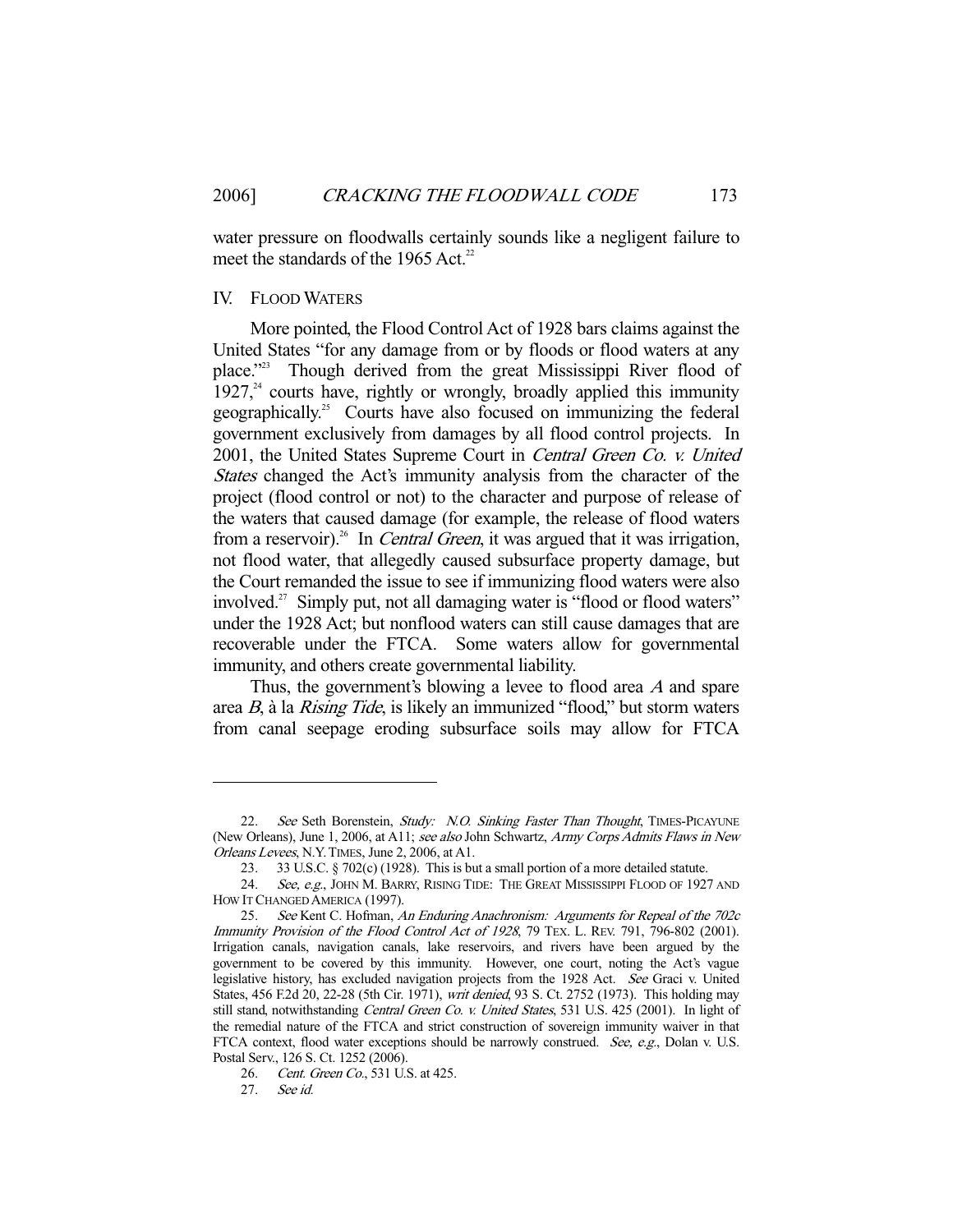damages.<sup>28</sup> Tidal surges do not automatically flood developed land, and storm waters are not automatically flood waters. The logical problem with this analysis is that once a tidal surge or storm water erodes a levee or scours in flood wall banks, the inland character of the lake or storm water appears to become flood waters. I would rather just call the resulting occurrence "property damages."<sup>29</sup> Under Central Green's analysis, there would still be no planned "purpose" to release waters, only a floodwall failure that led to a release of water.

 Reservoir water was not released; levees eroded and flood walls broke. Perhaps all fugitive lake water and storm water are not immunized "flood or flood waters" under this Act, and the FTCA's liability applies. This argument will require lower courts to rethink the 1928 Act and also consider the following issues:

- 1. Was the Flood Control Act of 1928 for the Mississippi River and its tributaries intended to apply to another federal undertaking, i.e., the Lake Pontchartrain and Vicinity Hurricane Protection Project?
- 2. If so, was the quid pro quo satisfied, e.g., adequate Mississippi River main line levees versus Lake Pontchartrain inadequate levees and flood walls, or promise of compensated flowage easements along the Mississippi River versus no compensation for inadvertently created flowage easements in areas near Lake Pontchartrain that flooded in 2005?<sup>30</sup>
- 3. Is nonflood water, i.e., storm water, captured in drainage canals, and which is not intended to be released inland, statutory "flood or flood waters" when it breaks through and causes damage?
- 4. How much flooding was due to, not flood, but navigation waters (the Mississippi River Gulf Outlet)?
- 5. Was the 1928 Act repealed by implication of the FTCA in 1945 or the Flood Control Act of  $1965?$ <sup>31</sup>

 <sup>28.</sup> BARRY, supra note 24, at 245-58.

 <sup>29.</sup> Interestingly, by analogy, FEMA regulations at 44 C.F.R. § 61, appendix A(3) (2003), limit what is called "flooding," that is, overflow of land or tidal waters, unusual or rapid accumulation of runoff, or mudflow. Broken floodwalls and subsurface seepage do not appear to be covered.

 <sup>30.</sup> See, e.g., 33 U.S.C. § 702(c) (2000).

<sup>31.</sup> An implied repeal is plausible. See, e.g., Dolan v. U.S. Postal Serv., 126 S. Ct. 1252 (2006). However, implied repeals are not favored. See Lockhart v. United States, 126 S. Ct. 699, 704 (2005) (Scalia, J., concurring). Implied repeals exist when two statutes conflict or where a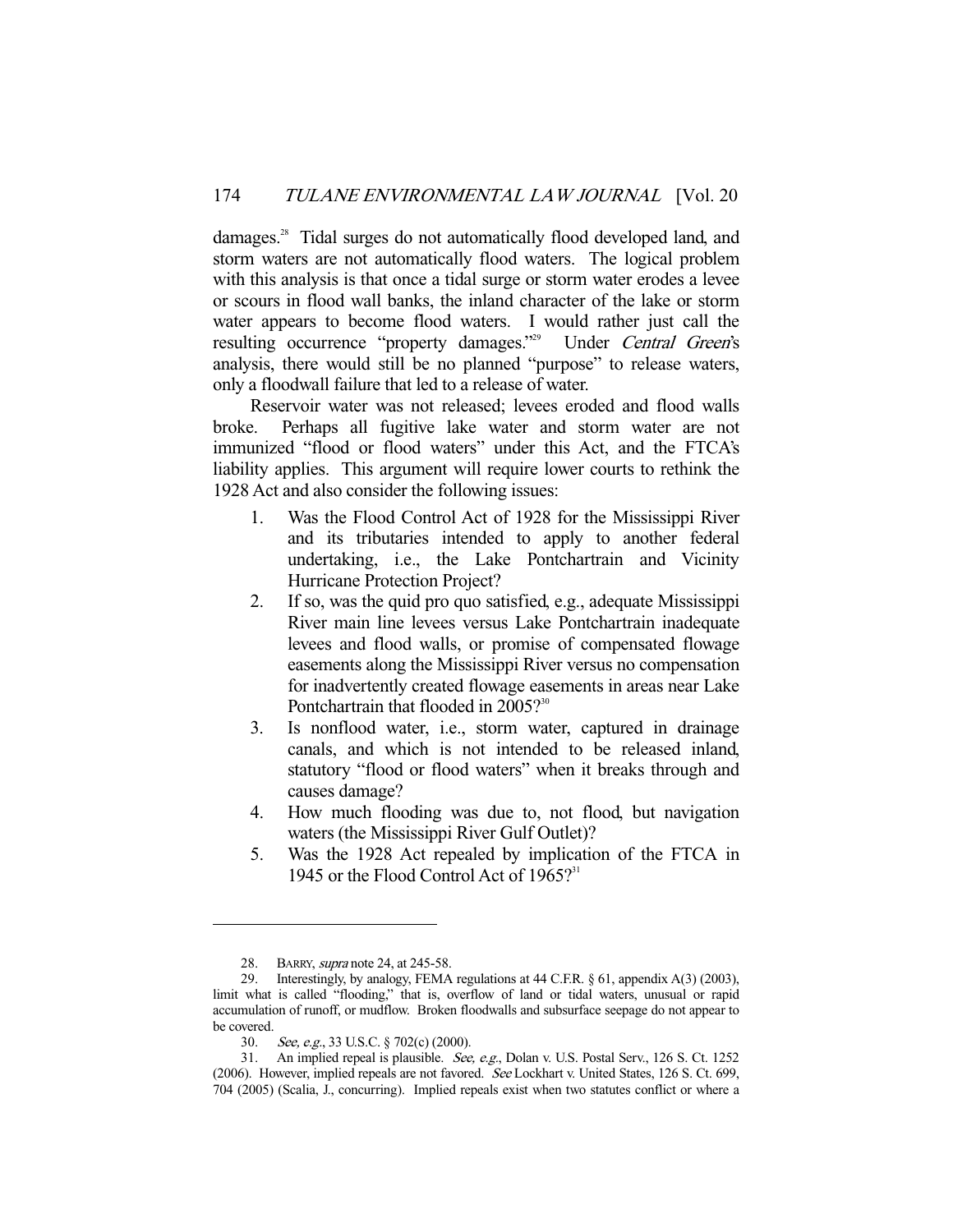#### V. TAKING

-

 On the other side of the coin, we turn from torts to compensable takings under the Fifth Amendment to the United States Constitution. Property damage and taking are close but are not the same, legally or morally. A constitutional taking claim cannot be barred by an Act of Congress, like the Flood Control Act of  $1928$ .<sup>32</sup> Temporary takings are compensable.33 Federal flooding is certainly eminent domain at the apex of abuse, but legal proof of a Katrina related flood taking claim may be more difficult than a FTCA case.

 Inverse condemnation is a taking claim against the government to recover the value of property taken by the agency, though no formal exercise of eminent domain has been completed.<sup>34</sup> Some takings are per se, such as those involving a physical invasion of land or those involving confiscatory regulations (e.g., zoning) that deprive owners of all economically viable use of their property.<sup>35</sup> Otherwise, a balancing test is used to determine if public action is a taking, including the character of the government action, interference with reasonable investment-backed expectations, and the economic impact of government actions.<sup>36</sup> The effect of the flooding here is on private property. Flooding is a physical invasion of property and should constitute a per se taking. The question becomes: (1) was the flooding predictable, and (2) what is the value of property interest taken—e.g., easement or fee title?

 Unintended invasion of private property from government activity, e.g., a flowage easement, may thus amount to a foreseeable appropriation or inverse condemnation. $37$  The public purpose of the taking would be

latter Act covers the whole subject of the earlier one and is clearly intended as a substitute. Certainly, the Flood Control Act of 1965 covers Lake Pontchartrain while the 1928 Act does not.

<sup>32.</sup> See Hofmann, supra note 25, at 796-802; see also Lenoir v. Porters Creek Watershed Dist., 586 F.2d 1081, 1088 (6th Cir. 1978).

 <sup>33.</sup> See First English Evangelical Lutheran Church v. County of Los Angeles, 482 U.S. 304, 318 (1987). First English involved a regulatory taking. Here, we are talking about a direct physical taking, which should be even more actionable.

 <sup>34.</sup> Walter S. King, The Fifth Amendment Takings Implications of Air Force Overflight and the Air Installation Compatibility Use Zone Program, 43 A.F. L. REV. 197, 197 n.2 (1997) (quoting BLACK'S LAW DICTIONARY 424 (5th ed. 1983)).

 <sup>35.</sup> See Lucas v. S.C. Coastal Council, 505 U.S. 1003, 1028-29 (1992).

 <sup>36.</sup> See Penn. Cent. Transp. Co. v. New York, 438 U.S. 104, 124 (1978).

 <sup>37.</sup> Ridge Line, Inc. v. United States, 346 F.3d 1346 (Fed. Cir. 2003). Predictability, regardless of negligence, is the issue here. See also United States v. Causby, 328 U.S. 256 (1946). The fact that a plaintiff has alternate or distinct theories of recovery—negligence in tort and, perhaps, overlapping inverse condemnation—should not bar the latter. See Warner/Electra/Atl. Corp. v. City of DuPage, Ill., 771 F. Supp. 911, 915-16 (N.D. Ill. 1991), aff'd, 991 F.2d 1280 (7th Cir. 1993).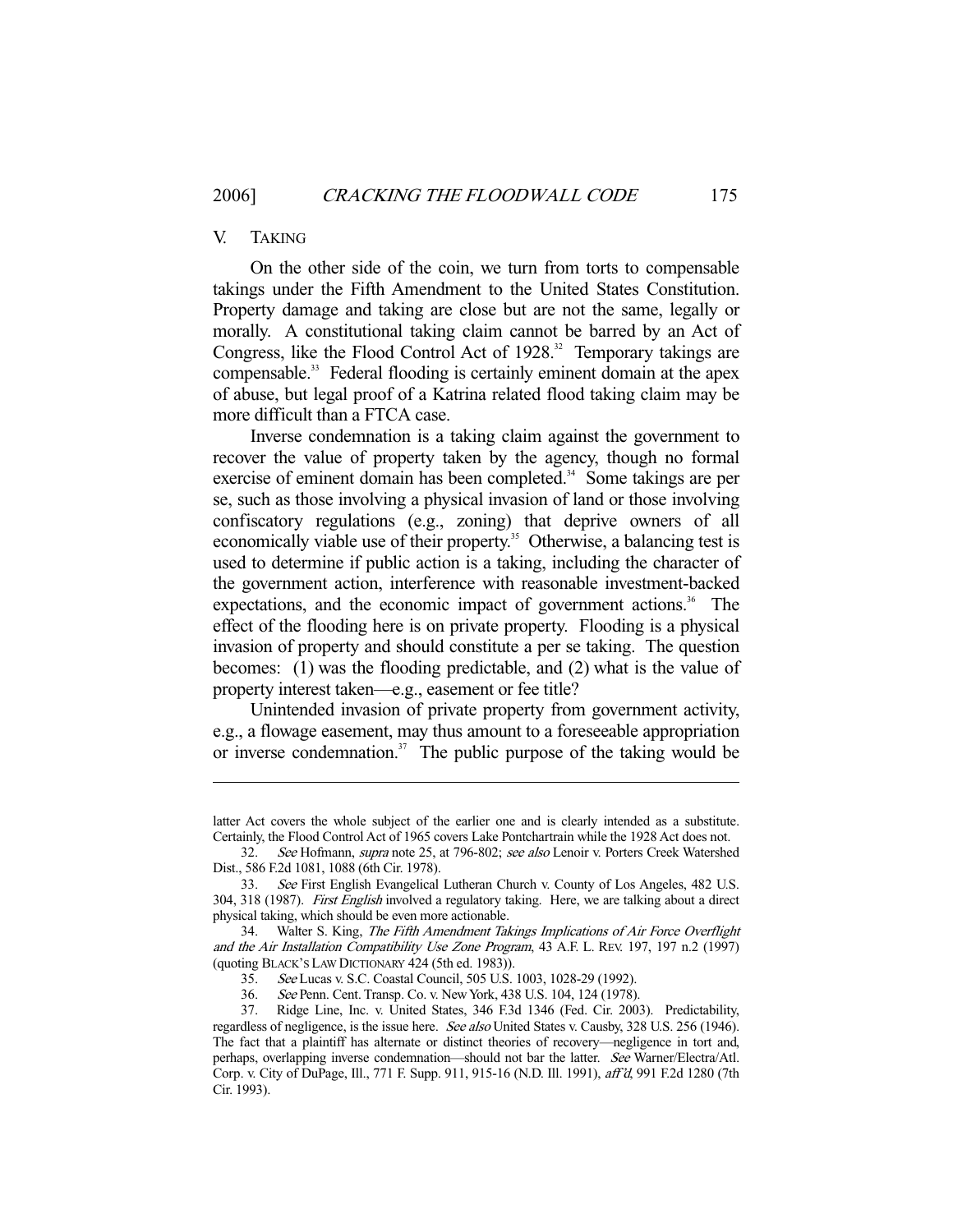the long term political illusion of flood control up to a point after the inevitable flooding event occurs. Ridge Line, Inc. v. United States, dealing with increased flooding from a federal project, held that to constitute a compensable taking, (1) the government must intend to invade a protected interest, or the asserted invasion is the direct, natural, or probable result of an authorized activity; and (2) an invasion must either appropriate a benefit to the government at the expense of the property owner, or preempt the owner's right to enjoy his property for an extended period of time (rather than inflict incidental or consequential injury that reduces its value).<sup>38</sup> The effect does not have to be infinite to be compensable.<sup>39</sup> In other words, the flooding must be predictable, and the landowner must be deprived of beneficial use of his or her land.

 We have seen the Corps teams and National Science Foundation scientists dispute the obvious (for example, whether it was predictable that a poorly designed or built flood wall could cause floods).<sup> $40$ </sup> This is a question of fact and expert opinion, but predictability and foreseeability may temper any findings. The mere fact that flooding was not anticipated by some Corps officials does not signify that flooding would have been unpredictable by other reasonable engineers. In terms of magnitude, we had one Katrina flood in 2005, the extent and duration of which reclaimed parish lands that were once swamps many decades ago ("the worst urban natural [and man-made] disaster in American history<sup>"41</sup>), and the process of natural reclamation continues. A comprehensive taking analysis will contemplate issues of both direct and indirect causation.<sup>42</sup>

 If direct government action caused physical invasions by flooding that are substantial, even if the frequency is not yet fully known, it is still arguably more than a mere stigma or tort in scope. The delay in private

 <sup>38.</sup> Ridge Line, 346 F.3d at 1355.

 <sup>39.</sup> Loretto v. Teleprompter Manhattan CATV Corp., 458 U.S. 419, 441 (l982).

<sup>40.</sup> See CORPS FINAL DRAFT REPORT: PERFORMANCE EVALUATION OF THE NEW ORLEANS AND SOUTHEAST LOUISIANA HURRICANE PROTECTION SYSTEM; DRAFT FINAL REPORT OF THE INTERAGENCY PERFORMANCE EVALUATION TASK FORCE (2006), available at https://ipet.wes. army.mil/. Contra Sheila Grissett, Team Pushes for Levee System Overhaul, TIMES-PICAYUNE (New Orleans), May 23, 2006, at A1; IVOR VAN HEERDEN,THE STORM: WHAT WENT WRONG AND WHY DURING HURRICANE KATRINA—THE INSIDE STORY FROM ONE LOUISIANA SCIENTIST (2006). Amid new scientific criticism, the Corps may be recanting some of the denials in their team's report. Sheila Grissett et al., New Report Disputes Corps-Led Levee Probe, TIMES-PICAYUNE (New Orleans), Oct. 26, 2006, at A1, A-10.

<sup>41.</sup> Gordon Russell et al., It's Nagin; 'It's Time for Us To Be One New Orleans', TIMES-PICAYUNE (New Orleans), May 21, 2006, at A1.

 <sup>42.</sup> See Applegate v. United States, 35 Fed. Cl. 406 (1996).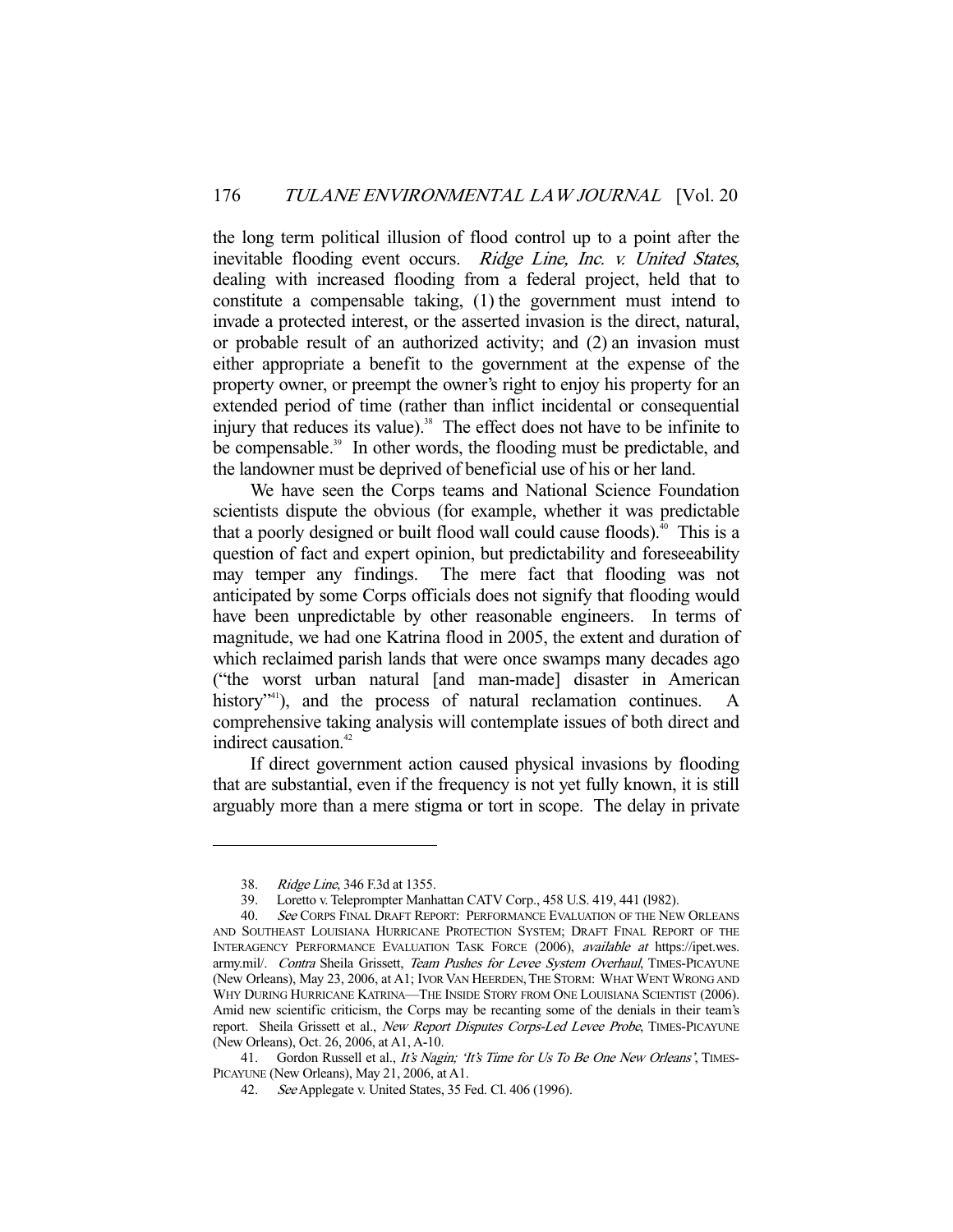land use is further exacerbated by uncertainty in funding, flood maps, insurance, contractors, etc., which are all in the ripple of the indirect taking in federally caused flooding, as well as by possibly new contamination in many areas.<sup>43</sup> A more permanent taking would transcend a flowage easement and perhaps require payment for fee title, based on the property's market value, including its highest and best use at the time of the taking.<sup>44</sup> Value would be a jury question.

 Of course, unlike personal injury and property damages in the FTCA, taking claims entitle property owners to just compensation only.<sup>45</sup> Suit would not be filed in the United States District Court, like the FTCA, but in the United States Court of Federal Claims, if more than  $$10,000.00$  is involved.<sup>46</sup> The time limitation is more generous than the FTCA (six years, compared with the FTCA's two-year window), and only

 <sup>43.</sup> This raises the specter of federal cleanup liability under CERCLA. 42 U.S.C. § 9601 (2000). CERCLA waives federal sovereign immunity. Id.  $§ 9620(a)(1)$ . Liability under CERCLA is based on a release, or threatened release, of a hazardous substance from a facility which causes the occurrence of response costs (not private damages). Id.  $\S$  9607. Responsible parties include facility owners, facility operators, arrangers of waste disposal, and certain transporters. Id. The levees and flood walls are arguably the "facility" which was owned or operated by the United States. The United States could also have arranged the CERCLA release or threatened release, by participating in faulty levee inspection with local interests. See, e.g., GenCorp v. Olin Corp., 390 F.3d 433 (6th Cir. 2004) (holding in part that a company's involvement in technical committees at a facility can create CERCLA arranger liability for that company). The Corps' failure resulted in the release of waters containing hazardous substances (benzene, heavy metals, etc.). The waters also threatened and caused release of pollutants or contaminants (salt water, mold, and bacteria, which are injurious or lethal to fresh water and land based life), and which are covered by CERCLA. 42 U.S.C. § 9601(33). Response costs could include decontamination, gutting, relocation, etc. Id. § 9601(23). Following the National Contingency Plan may be problematic. *Id.* §  $9607(a)(4)(A)$ -(B). CERCLA coverage of cleanup costs for pollutants and contaminants is less clear than for hazardous substances. See Jastram v. Phillips Petroleum Co., 844 F. Supp. 1139 (E.D. La. 1994). The "act of God" defense could be raised too, but this CERCLA defense is narrower than at common law, e.g., the release must be caused "solely" by the hurricane and not aided by a lack of due care. See 42 U.S.C. §§ 9601(1), 9607(b); e.g., Apex Oil Co. v. United States, 208 F. Supp. 2d 642 (E.D. La. 2002). The Court of Federal Claims arguably has jurisdiction over a taking claim, discussed above, even though a FTCA or CERCLA claim is pending in a federal district court. See 28 U.S.C. § 1500; e.g., OSI, Inc. v. United States, 2006 U.S. Claims LEXIS 272 (COFC 2006). This is because the relief is different in each cause of action—just compensation versus tort damages or CERCLA cost recovery—if properly plead. Although the EPA gave New Orleans a clean bill of health after Katrina, see Matthew Brown, *Final EPA Report Deems N.O. Safe*, TIMES-PICAYUNE (New Orleans), Aug. 19, 2006, at A1, the agency still notes widespread lead elevations around the city that were not caused by Katrina but, some argue, could have been exacerbated and released during the flooding.

<sup>44.</sup> Cooley v. United States, 46 Fed. Cl. 538, 550-53 (2000), aff'd in part, vacated in part, 324 F.3d 1297 (Fed. Cir. 2003).

 <sup>45.</sup> United States v. Gen. Motors Corp., 323 U.S. 373, 378-80 (1945).

 <sup>46. 28</sup> U.S.C. § 1346(a)(2) (2000); id. § 1491(a)(1).